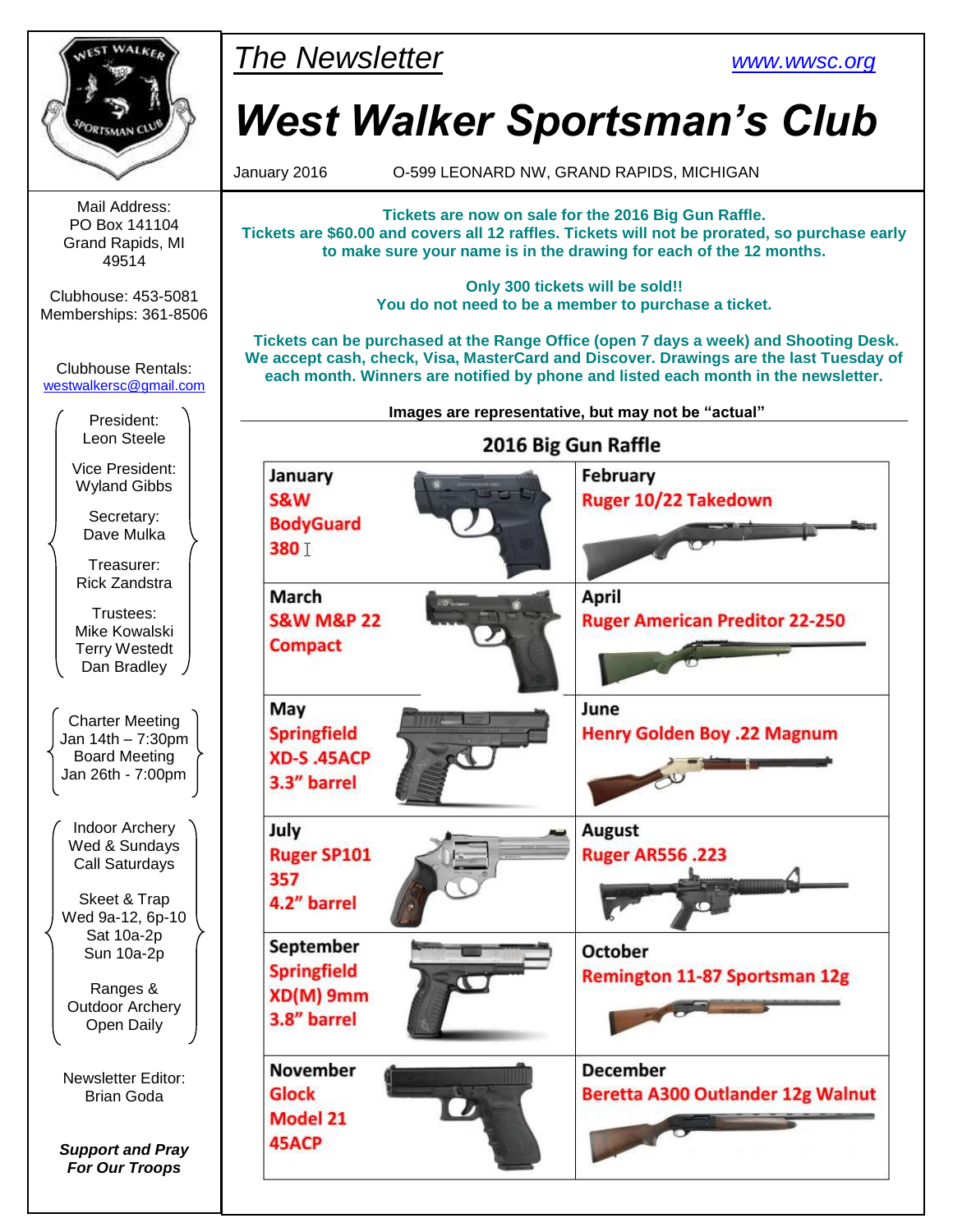# **West Walker Rules and Regulations for Rifle and Pistol Ranges Use**

This is not a full list of rules or regulations for using the West Walker Rifle and Pistol ranges. However, these are the most commonly violated rules. Rules and Regulations are subject to change, always refer to posted signs at the ranges.

1 - **ALL SHOOTERS MUST SIGN IN AT THE RANGE MONITORS OFFICE BEFORE REMOVING FIREARMS FROM YOUR VEHICLE.** Members MUST have their membership cards in their possession while shooting at WWSC and present them whenever asked. You will be required to present your membership card at the time of sign in, and if the Range Monitor does not recognize you, you will be required to present a legal photo ID proving you are the person the card was issued to. We will also require a photo ID when purchasing or renewing memberships to verify the accuracy of the information provide on the application card.

2 - It shall be the duty and responsibility of each shooter to know the range rules and regulations and to abide by them. Failure to adhere to these and other posted rules or instructions may be cause for removal from the range and potential forfeiture of membership. Note that you are responsible to see that ALL shooters in your family know and abide by these rules and regulations. Very soon the Range Monitors will begin holding onto your card when you sign in, if you or members of your family must be reminded of primary safety rules, clearly stated in the range rules, or repeatedly reminded of general practices and procedures; your card will be confiscated and your range privileges will be suspended until you appear before a review panel. There seems to be some confusion about "open carry" on WWSC facilities. Rule #6 of the general club rules states; "Firearms must be unloaded, actions open until ready to shoot and when entering/leaving the ranges." Rule #10 states; "Firearms must be unloaded in the clubhouse, except pistols with CCW are allowed." This rules presumes the latter part is practiced in compliance with the permit, which requires such pistols are concealed.

6 - All firearms must be unloaded and cased when brought into the WWSC property (exception for CPL holders- SEE section on Concealed Carry rules).

7 - All firearms transported between vehicle and range, between ranges, or between shooting stations must be unloaded, safety on, action open, and muzzle pointed straight up. It is always preferable to transport your firearm to the shooting station in cased condition. These rules clearly preclude the ability to "open carry" without being in violation of the safety conditions required while using the WWSC facilities. Violations will be susceptible to suspension or permanent loss of club privileges.

-Rifle/Pistol Range Committee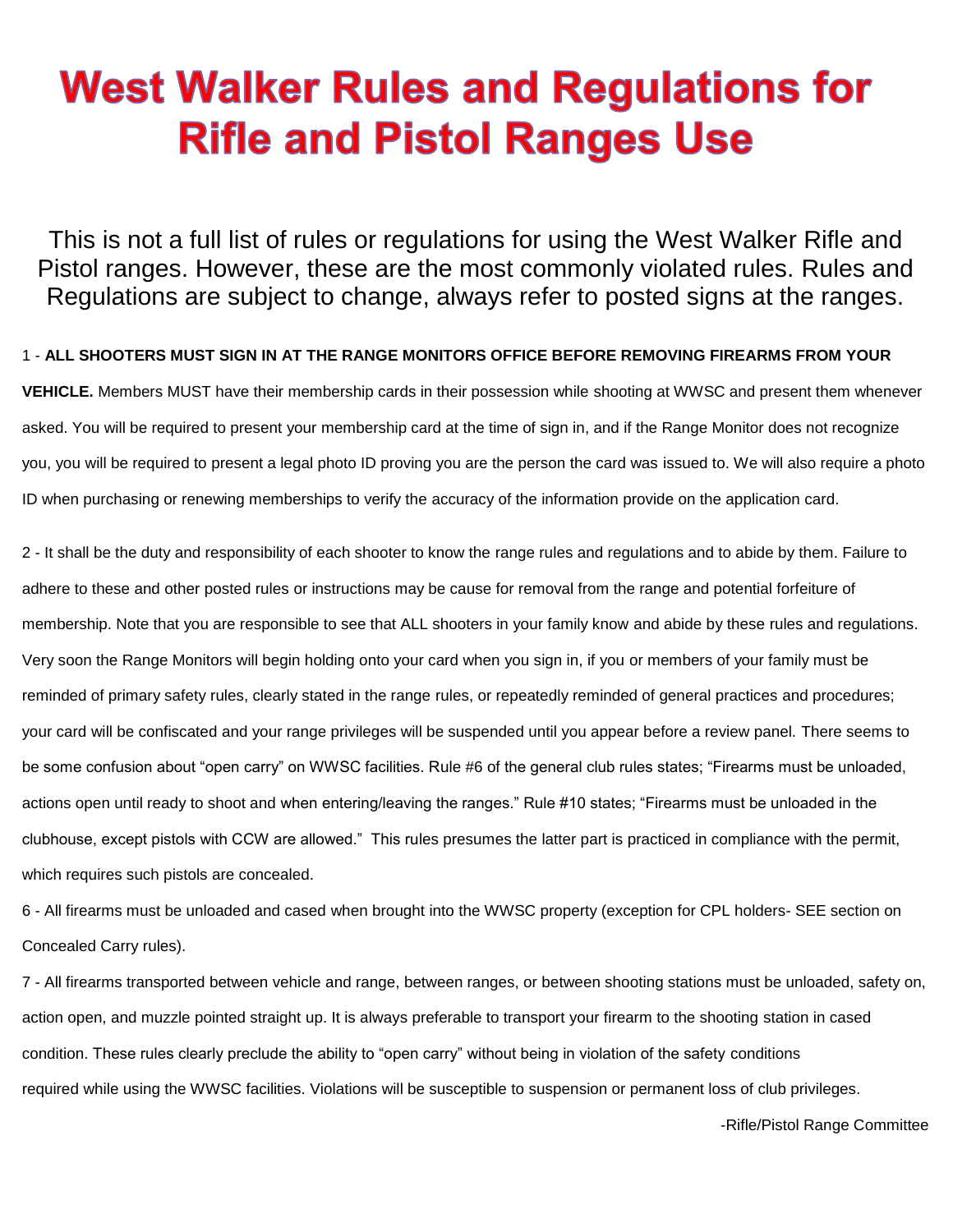### **Gun Safes**

Walk – In Vault Doors Fort Knox – American Security – Graffunder

## **HOOGERHYDE SAFE**

1033 Leonard St NW, Grand Rapids, MI 49504 **Phone: (616) 458-6365** Fax: (616) 485-2554

|               | 2015 Big Gun Raffle                          |                           |
|---------------|----------------------------------------------|---------------------------|
| <b>Jan 27</b> | Glock G21Gen 4 or G30S in .45 cal            | Rod Cotts #92             |
| Feb 24        | Savage B-mag 17WSM                           | <b>Mark Crauss #242</b>   |
| <b>Mar 31</b> | Ruger LC9 Model 3200 9mm                     | John Hawkins #102         |
| Apr 28        | Ruger 10/22 Distributor Exclusive            | Kelvin Sikkema #266       |
| <b>May 26</b> | <b>S&amp;W M&amp;P Shield, 9mm</b>           | Tom Stoops #185           |
| <b>Jun 30</b> | Marlin 60 (.22lr) AND Savage Rascal (.22lr)  | Dylan Stark #87           |
| <b>Jul 28</b> | S&W Model 642 .38cal                         | Doug Warren #215          |
| <b>Aug 25</b> | Ruger American Centerfire std or youth cal.  | Tom May #200              |
| Sep 29        | Glock 42 .380 Cal Semi-auto                  | Dale Engstrom #111        |
| <b>Oct 27</b> | Savage 11/111 Trophy Hunter XP w/Nikon scope | John Henry #270           |
| <b>Nov 24</b> | Springfield XD 3", .40Cal w/night sights     | <b>Jeff Greenop</b>       |
| <b>Dec 29</b> | Beretta A300 Outlander Camo Max4 12ga.       | <b>Curtis Howard #138</b> |

# The Kitchen is OPEN !!

Saturday 11:00 AM to 2:00 PM Burgers and fries Sunday 9:00 AM to 11:00 AM Breakfast

Sunday 11:00 AM to 1:00 PM Burgers and fries

## **West Walker Sportsman's Club Pistol-range building rentals**

**CPL/training Rental policy, normally one day includes 2-3 hours range time. Mandatory: The "renter" must be a WWSC Associate/Charter member.**

**CHARTER members: \$100 rental fee with a \$100 refundable damage/cleaning deposit, non-refundable for cancellation. Contact BOD member after event for refund approval.**

**PRIVATE companies for profit: \$200 rental fee with a \$100 refundable damage/cleaning deposit, non-refundable for cancellation. Cost includes a WWSC monitor during the shooting portion of the class. Contact WWSC rental monitor after event for refund approval.**

**FRIENDS OF WWSC: \$\$ donation rental fee with a \$100 refundable damage/cleaning deposit, non-refundable for cancellation. Contact BOD member after event for refund approval.**

### **NOTES:**

**WWSC rental monitor, for private companies, responsible for clean-up after the private rental activity ie: classroom/restrooms/range area. Monitor payment, \$50.**

**Any company/individual/organization teaching CPL classes must provide current insurance certificate and NRA instructor certification.**

### **SK FULL DRAW 3-D ARCHERY RANGE**

10751 12th Ave., Grand Rapids, MI 49534 Phone: **(616) 791-7970**

Open 7 Days **Stan Kurek** Dawn to Dusk WWSC Member

#### **January Range Hours**

**Jan 1 – 15**

Mon – Sat: 9:00am – 5:00pm Sundays: 10:00am – 5:00pm

**Jan 16 – 31**

Mon – Sat: 9:00am – 5:30pm Sundays: 10:00am – 5:30pm Link for range hours: [http://www.wwsc.org/range](http://www.wwsc.org/range-hours.shtml)[hours.shtml](http://www.wwsc.org/range-hours.shtml) Link for range rules: http://www.wwsc.org/img/ranges/Ra



More 2XL t-shirts will be here soon.

T-shirts \$10 (2x Tshirt \$12) Hoodie \$32 (2x Hoodie \$37)